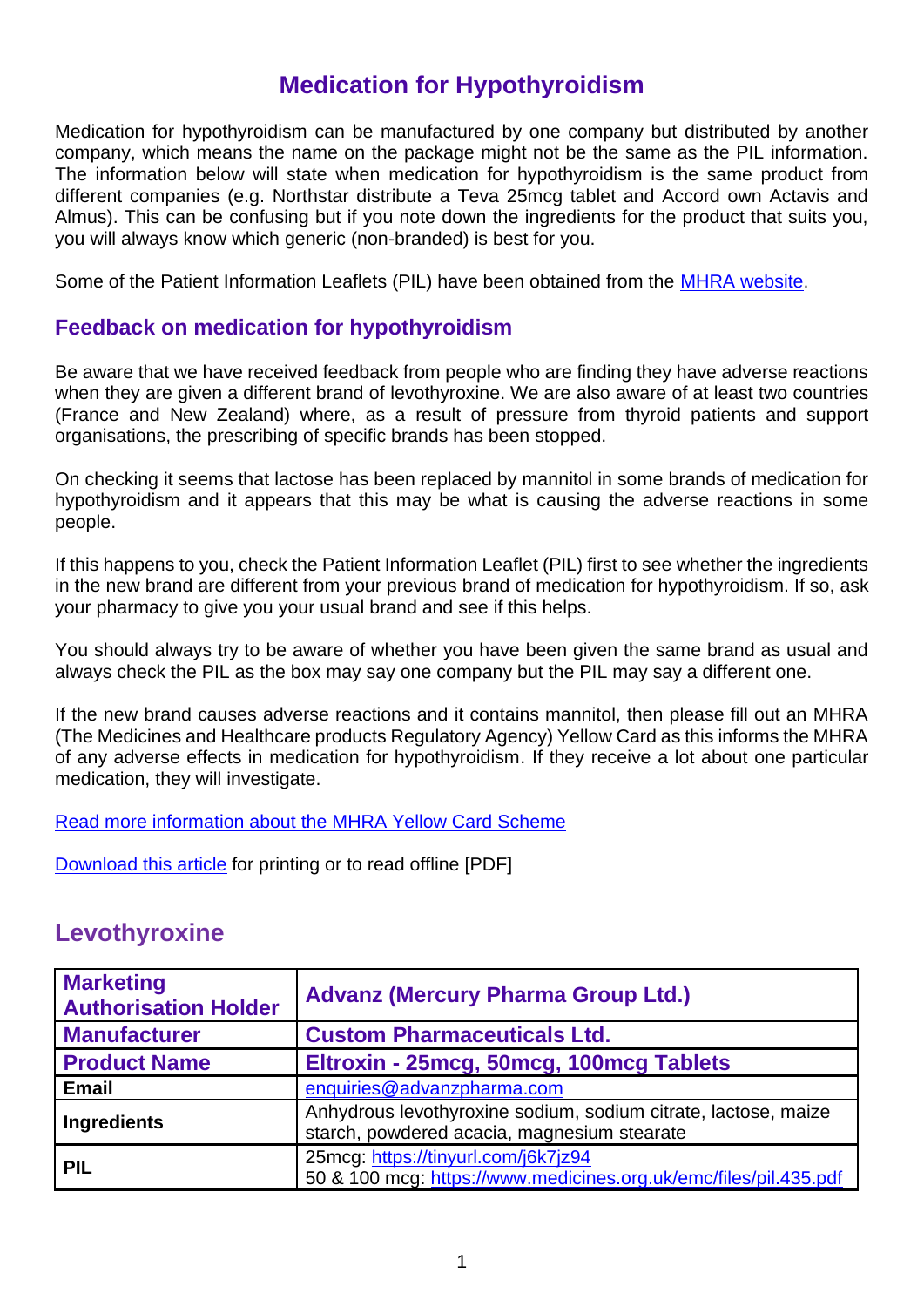| <b>Marketing</b><br><b>Authorisation Holder</b> | <b>Advanz (Mercury Pharma Group Ltd.)</b>                                                                     |
|-------------------------------------------------|---------------------------------------------------------------------------------------------------------------|
| <b>Manufacturer</b>                             | <b>Custom Pharmaceuticals Ltd.</b>                                                                            |
| <b>Product Name</b>                             | Levothyroxine - 25mcg, 50mcg, 100mcg Tablets                                                                  |
| <b>Email</b>                                    | enquiries@advanzpharma.com                                                                                    |
| <b>Ingredients</b>                              | Anhydrous levothyroxine sodium, sodium citrate, lactose, maize<br>starch, powdered acacia, magnesium stearate |
| <b>PIL</b>                                      | 25mcg: https://tinyurl.com/svyqwcs<br>50 & 100mcg: https://www.medicines.org.uk/emc/files/pil.5682.pdf        |

| <b>Manufacturer</b> | <b>Actavis/Accord</b>                                                                                                     |
|---------------------|---------------------------------------------------------------------------------------------------------------------------|
| <b>Product Name</b> | Levothyroxine - 50mcg, 100mcg Tablets                                                                                     |
| <b>Email</b>        | medinfo@accord-healthcare.com                                                                                             |
| <b>Ingredients</b>  | Anhydrous levothyroxine sodium, lactose, magnesium stearate, maize<br>starch, pregelatinised maize starch, stearic acid   |
| <b>Comments</b>     | Exactly the same product as Almus and Northstar generic licence tablet<br>numbers: 50mcg: 0142/0104 and 100mcg: 0142/0105 |
| PIL                 | https://www.medicines.org.uk/emc/files/pil.5805.pdf                                                                       |

| <b>Manufacturer</b> | <b>Almus/Accord</b>                                                                                                     |
|---------------------|-------------------------------------------------------------------------------------------------------------------------|
| <b>Product Name</b> | Levothyroxine - 50mcg, 100mcg Tablets                                                                                   |
| <b>Email</b>        | medinfo@accord-healthcare.com                                                                                           |
| Ingredients         | Anhydrous levothyroxine sodium, lactose, magnesium stearate, maize<br>starch, pregelatinised maize starch, stearic acid |
| <b>Comments</b>     | Exactly same product as Actavis and Northstar 50mcg & 100mcg                                                            |
| PIL                 | https://www.medicines.org.uk/emc/files/pil.5805.pdf                                                                     |

| <b>Manufacturer</b> | <b>Northstar/Accord</b>                                                                                                 |
|---------------------|-------------------------------------------------------------------------------------------------------------------------|
| <b>Product Name</b> | Levothyroxine - 50mcg, 100mcg Tablets                                                                                   |
| <b>Email</b>        | medinfo@accord-healthcare.com                                                                                           |
| Ingredients         | Anhydrous levothyroxine sodium, lactose, magnesium stearate, maize<br>starch, stearic acid, pregelatinised maize starch |
| <b>Comments</b>     | Exactly same product as Actavis and Almus 50mcg & 100mcg                                                                |
| <b>PIL</b>          | https://www.medicines.org.uk/emc/files/pil.5805.pdf                                                                     |

| <b>Manufacturer</b> | <b>Northstar/Teva</b>                                                                                                          |
|---------------------|--------------------------------------------------------------------------------------------------------------------------------|
| <b>Product Name</b> | <b>Levothyroxine - 25mcg Tablets</b>                                                                                           |
| <b>Email</b>        | medinfo@tevauk.com                                                                                                             |
| Ingredients         | Levothyroxine sodium, maize starch, mannitol (E421), microcrystalline<br>cellulose, sodium citrate, acacia, magnesium stearate |
| <b>Comments</b>     | Exactly same product as Teva 25mcg                                                                                             |
| <b>PIL</b>          | https://products.tevauk.com/mediafile/id/50986.pdf                                                                             |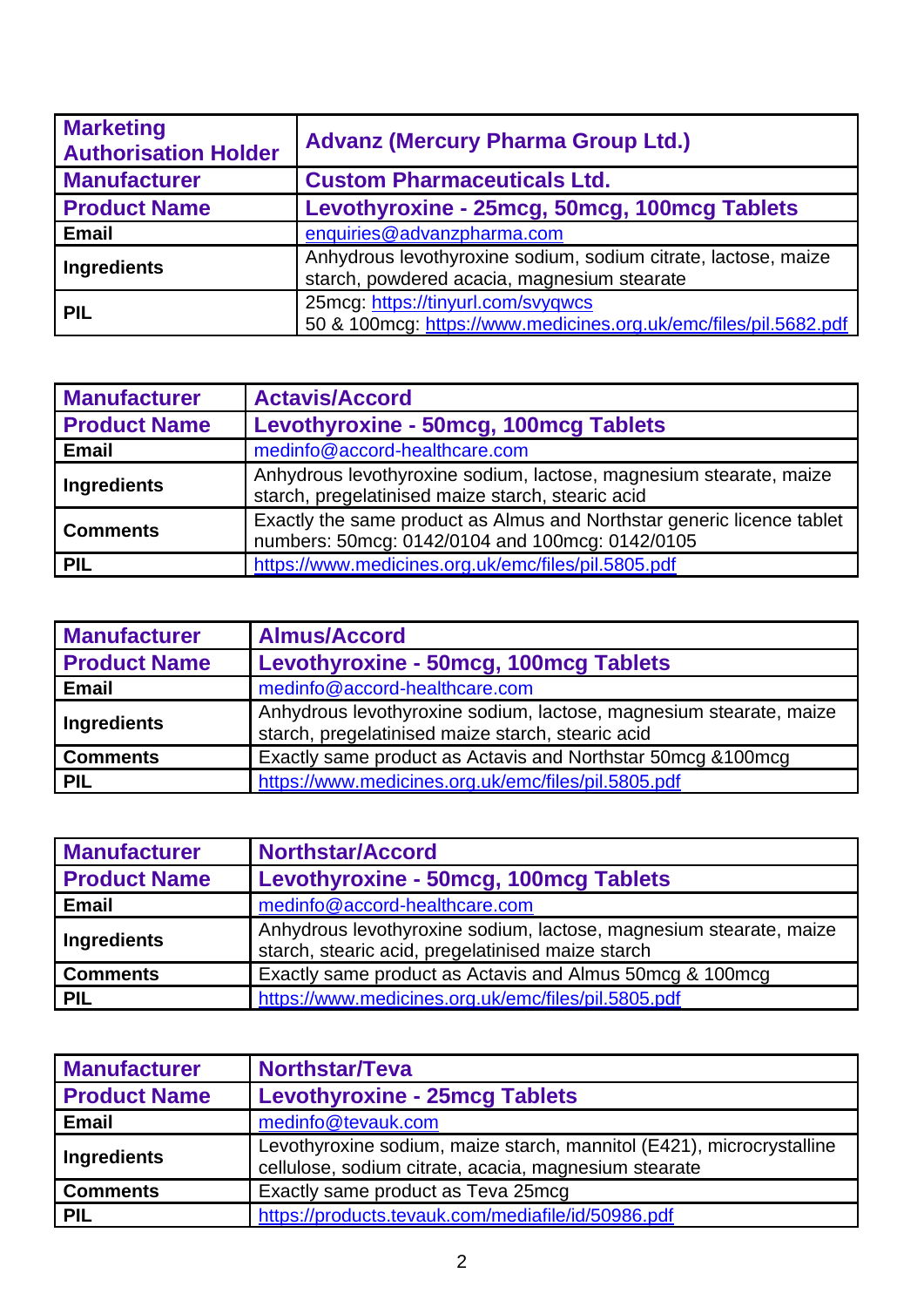| <b>Manufacturer</b> | Teva                                                                                                                            |
|---------------------|---------------------------------------------------------------------------------------------------------------------------------|
| <b>Product Name</b> | Levothyroxine - 12.5mcg, 25mcg 50mcg, 75mcg, 100mcg<br><b>Tablets (Lactose Free)</b>                                            |
| <b>Email</b>        | medinfo@tevauk.com                                                                                                              |
| <b>Ingredients</b>  | Levothyroxine sodium, maize starch, mannitol (E421), micro-crystalline<br>cellulose, sodium citrate, acacia, magnesium stearate |
| <b>Comments</b>     | 25 mcg is exactly same product as Northstar 25 mcg                                                                              |
| <b>PIL</b>          | https://products.tevauk.com/mediafile/id/50983.pdf                                                                              |

| <b>Manufacturer</b> | <b>Wockhardt</b>                                                                          |
|---------------------|-------------------------------------------------------------------------------------------|
| <b>Product Name</b> | <b>Levothyroxine - 25mcg Tablets</b>                                                      |
| <b>Email</b>        | Drug.Safety@wockhardt.co.uk                                                               |
| <b>Ingredients</b>  | Levothyroxine sodium, lactose, sucrose (fine powder), maize starch,<br>magnesium stearate |
| PIL                 | https://tinyurl.com/vaw45wc                                                               |

| <b>Marketing</b><br><b>Authorisation Holder</b> | <b>Glenmark Pharmacueticals Europe Ltd</b>                                                                                              |
|-------------------------------------------------|-----------------------------------------------------------------------------------------------------------------------------------------|
| <b>Manufacturer</b>                             | <b>Glenmark Pharmacueticals Europe Ltd</b>                                                                                              |
| <b>Product Name</b>                             | Levothyroxine - 25mcg, 50mcg 100mcg Tablets                                                                                             |
| <b>Email</b>                                    | api.web@glenmarklifesciences.com                                                                                                        |
| Ingredients                                     | Anhydrous levothyroxine sodium, microcrystalline cellulose,<br>croscarmellose sodium, light magnesium oxide, sodium stearyl<br>fumarate |
| <b>PIL</b>                                      | https://www.medicines.org.uk/emc/files/pil.12780.pdf                                                                                    |

| <b>Manufacturer</b> | <b>Aristo</b>                                                                                                                                             |
|---------------------|-----------------------------------------------------------------------------------------------------------------------------------------------------------|
| <b>Product Name</b> | Levothyroxine -100mcg Tablets (Lactose Free)                                                                                                              |
| <b>Email</b>        | info@aristo-pharma.de                                                                                                                                     |
| Ingredients         | Anhydrous levothyroxine sodium, microcrystalline cellulose, maize<br>starch, heavy magnesium oxide, sodium starch glycolate type A,<br>magnesium stearate |
| <b>PIL</b>          | https://tinyurl.com/wyhg8pr                                                                                                                               |

# **Levothyroxine Oral Solutions**

| <b>Manufacturer</b> | <b>Advanz</b>                                                                  |
|---------------------|--------------------------------------------------------------------------------|
| <b>Product Name</b> | <b>Eltroxin Oral Solution - 25mcg, 50mcg, 100mcg per 5ml</b><br>(Lactose Free) |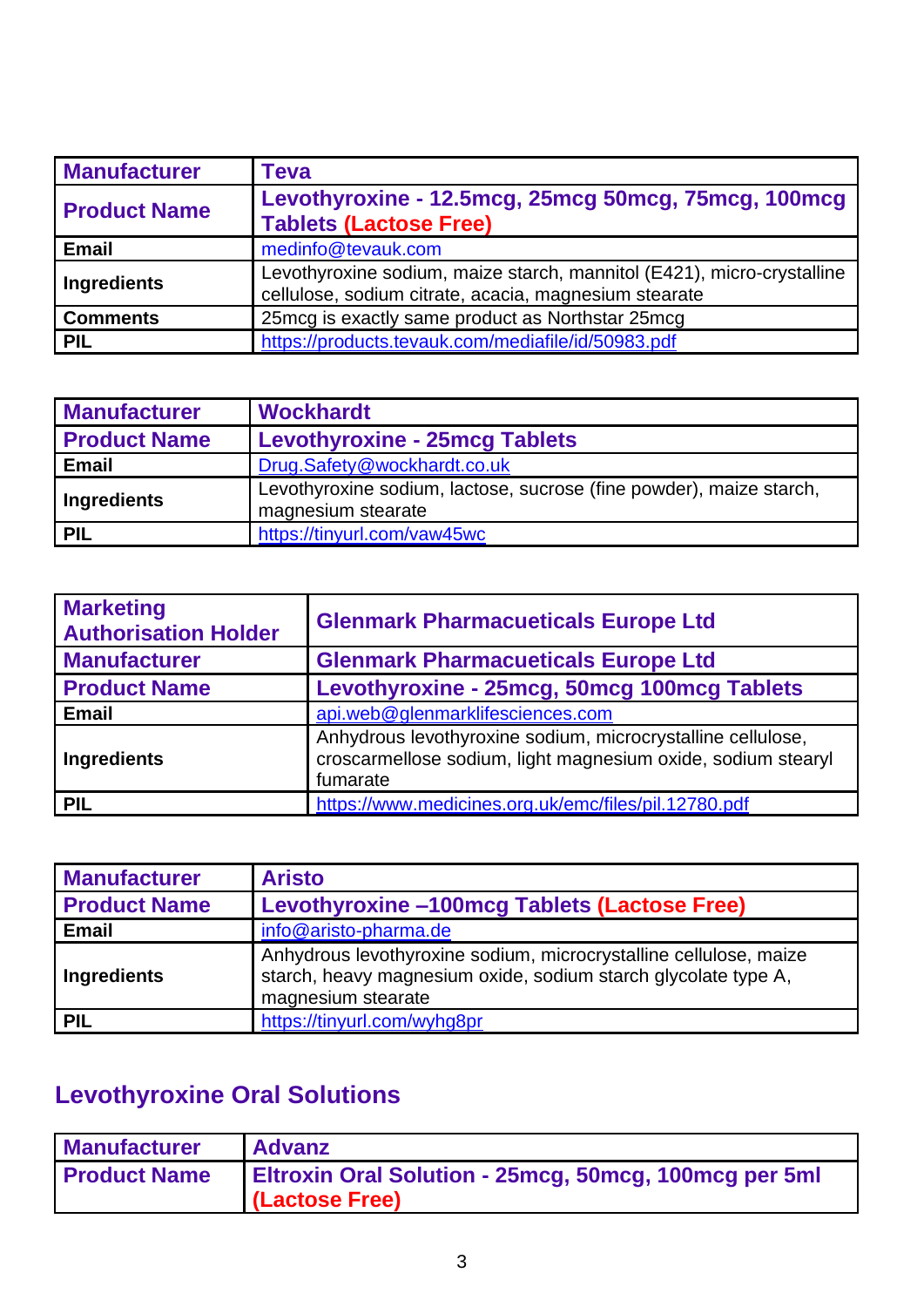| <b>Email</b>   | enquiries@advanzpharma.com                                                                                                                                                                                                                                         |
|----------------|--------------------------------------------------------------------------------------------------------------------------------------------------------------------------------------------------------------------------------------------------------------------|
| <b>Website</b> | https://www.advanzpharma.com/                                                                                                                                                                                                                                      |
| Ingredients    | Levothyroxine sodium (each 5ml of oral solution contains levothyroxine<br>equivalent to levothyroxine sodium anhydrous 25mcg, 50mcg or<br>100mcg) glycerol, citric acid monohydrate, sodium methyl<br>parahydroxybenzoate (E219), sodium hydroxide, purified water |
| PIL            | https://tinyurl.com/wk4x8uw                                                                                                                                                                                                                                        |

| <b>Manufacturer</b> | <b>Advanz</b>                                                                                                                                                                                                                                                       |
|---------------------|---------------------------------------------------------------------------------------------------------------------------------------------------------------------------------------------------------------------------------------------------------------------|
| <b>Product Name</b> | Levothyroxine Oral Solution - 25 mcg, 50mcg, 100mcg<br>per 5 ml (Lactose Free)                                                                                                                                                                                      |
| <b>Email</b>        | enquiries@advanzpharma.com                                                                                                                                                                                                                                          |
| <b>Ingredients</b>  | Levothyroxine sodium (each 5ml of oral solution contains levothyroxine<br>equivalent to levothyroxine sodium anhydrous 25mcg, 50mcg or<br>100mcg), glycerol, citric acid monohydrate, sodium methyl<br>parahydroxybenzoate (E219), sodium hydroxide, purified water |
| <b>PIL</b>          | https://tinyurl.com/wk4x8uw                                                                                                                                                                                                                                         |

| <b>Manufacturer</b> | <b>Creo</b>                                                                                                                                                                                                                                                              |
|---------------------|--------------------------------------------------------------------------------------------------------------------------------------------------------------------------------------------------------------------------------------------------------------------------|
| <b>Product Name</b> | Levothyroxine Oral Solution - 25mcg, 50mcg, 100mcg,<br>125mcg per 5ml (Lactose Free)                                                                                                                                                                                     |
| <b>Email</b>        | pv@creopharma.com                                                                                                                                                                                                                                                        |
| Ingredients         | Levothyroxine sodium (each 5ml of oral solution contains levothyroxine<br>equivalent to levothyroxine sodium anhydrous 25mcg, 50mcg, 100mcg<br>or 125mcg), glycerol, citric acid anhydrous, sodium methyl<br>parahydroxybenzoate (E219), citric acid 10%, purified wáter |
| <b>PIL</b>          | https://www.medicines.org.uk/emc/files/pil.10313.pdf                                                                                                                                                                                                                     |

| <b>Manufacturer</b> | Teva                                                                                                                                                                                                                                                                |
|---------------------|---------------------------------------------------------------------------------------------------------------------------------------------------------------------------------------------------------------------------------------------------------------------|
| <b>Product Name</b> | Levothyroxine Oral Solution - 25mcg, 50mcg, 100mcg per<br>5ml (Lactose Free +)                                                                                                                                                                                      |
| <b>Email</b>        | medinfo@tevauk.com                                                                                                                                                                                                                                                  |
| <b>Ingredients</b>  | Levothyroxine sodium (each 5ml of oral solution contains levothyroxine<br>equivalent to levothyroxine sodium anhydrous 25mcg, 50mcg or<br>100mcg), glycerol, citric acid monohydrate, sodium methyl<br>parahydroxybenzoate (E219), sodium hydroxide, purified water |
| <b>PIL</b>          | https://products.tevauk.com/mediafile/id/48599.pdf                                                                                                                                                                                                                  |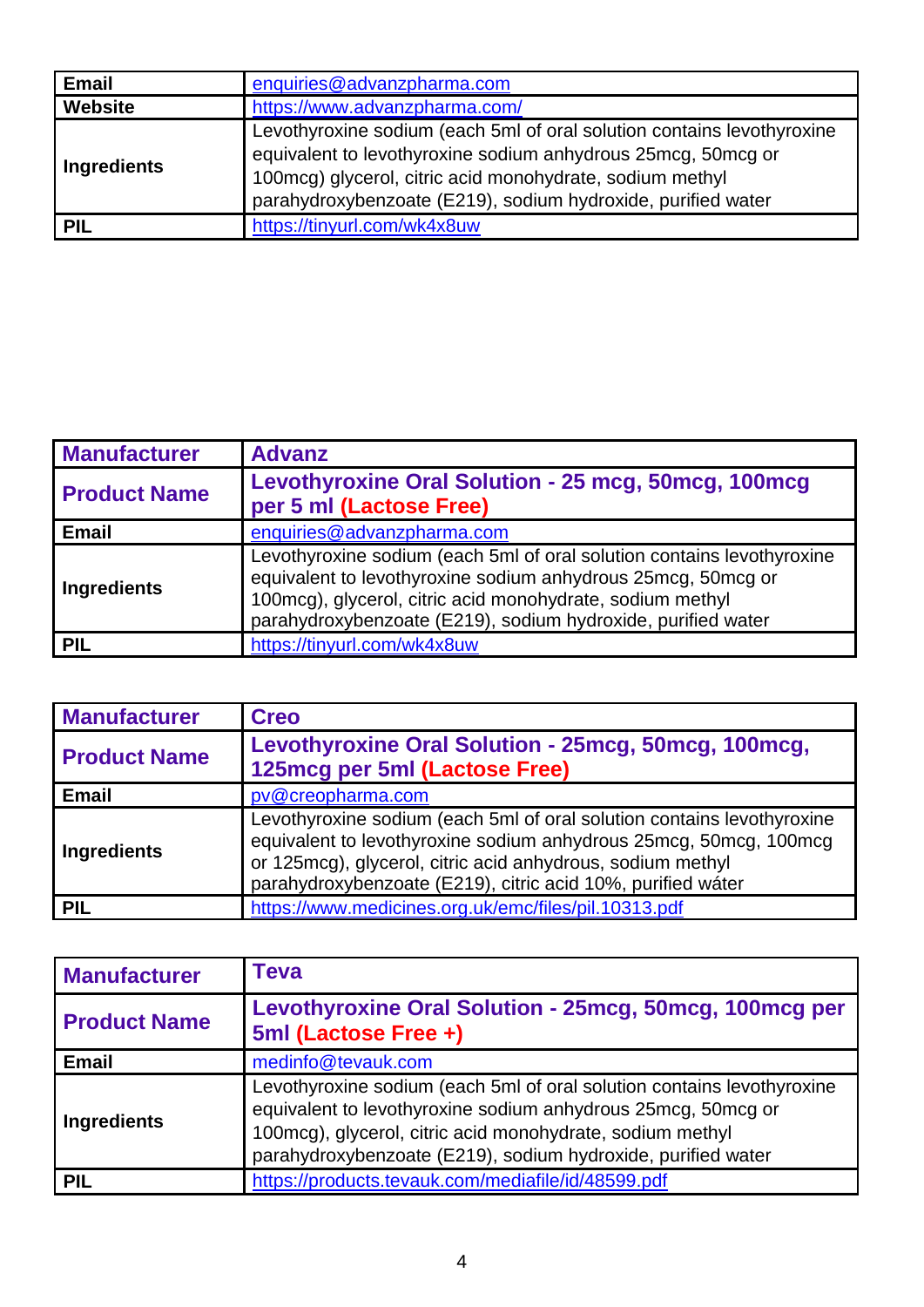| <b>Manufacturer</b> | <b>Ten Pharma</b>                                                                                                                                                                                                                                                                  |
|---------------------|------------------------------------------------------------------------------------------------------------------------------------------------------------------------------------------------------------------------------------------------------------------------------------|
| <b>Product Name</b> | Levothyroxine Oral Solution - 25 mcg, 50mcg, 100mcg<br>per 5 ml (Lactose Free)                                                                                                                                                                                                     |
| <b>Email</b>        | medicalinformation@jensongroup.com                                                                                                                                                                                                                                                 |
| Ingredients         | Levothyroxine sodium (each 5 ml of oral solution contains levothyroxine<br>equivalent to levothyroxine sodium 25mcg, 50mcg or 100mcg), glycerol,<br>citric acid monohydrate, sodium methyl parahydroxybenzoate (E219),<br>sodium propyl parahydroxybenzoate (E217), purified wáter |
| PIL                 | 25mcg: https://www.medicines.org.uk/emc/files/pil.10964.pdf<br>50mcg: https://www.medicines.org.uk/emc/files/pil.10965.pdf<br>100mcg: https://www.medicines.org.uk/emc/files/pil.10966.pdf                                                                                         |

| <b>Manufacturer</b> | <b>Wockhardt</b>                                                                                                                                                                                                                                                                                                                                              |
|---------------------|---------------------------------------------------------------------------------------------------------------------------------------------------------------------------------------------------------------------------------------------------------------------------------------------------------------------------------------------------------------|
| <b>Product Name</b> | Levothyroxine Oral Solution - 25mcg, 50 mcg, 100mcg<br>per 5ml (Lactose Free)                                                                                                                                                                                                                                                                                 |
| <b>Email</b>        | Drug.Safety@wockhardt.co.uk                                                                                                                                                                                                                                                                                                                                   |
| Ingredients         | Levothyroxine sodium (each 5ml of oral solution contains levothyroxine<br>equivalent to levothyroxine sodium 25mcg, 50mcg or 100mcg), citric<br>acid monohydrate, sodium methyl parahydroxybenzoate (E219), sodium<br>propyl parahydroxybenzoate, propylene glycol, maltitol liquid, sodium<br>hydroxide, hydrochloric acid, sodium hydroxide, purified wáter |
| <b>PIL</b>          | https://www.medicines.org.uk/emc/files/pil.2626.pdf                                                                                                                                                                                                                                                                                                           |

| <b>Manufacturer</b> | <b>Roseway</b>                                                                                                                                                                                                                   |
|---------------------|----------------------------------------------------------------------------------------------------------------------------------------------------------------------------------------------------------------------------------|
| <b>Product Name</b> | <b>Compounded Levothyroxine Thyroid Suspension</b><br>(Lactose Free)                                                                                                                                                             |
| <b>Email</b>        | info@rosewaylabs.com                                                                                                                                                                                                             |
| Ingredients         | Levothyroxine, almond oil, silica gel, cellulose, vitamin E acetate                                                                                                                                                              |
| <b>Notes</b>        | A prescription medication that must state strength per ml of T4. 30mls of<br>medication will have the required dosage calibrated to a 1ml dose. The<br>shelf life is 30 days and the medication does not need to be refrigerated |

# **European Levothyroxine (not licensed in the UK)**

| <b>Manufacturer</b> | <b>ALIUD ® PHARMA</b>                                                                                                                                                                                                                                   |
|---------------------|---------------------------------------------------------------------------------------------------------------------------------------------------------------------------------------------------------------------------------------------------------|
| <b>Product Name</b> | L-Thyroxin - 50mcg, 100mcg Tablets (Lactose Free)                                                                                                                                                                                                       |
| <b>Email</b>        | info@aliud.de                                                                                                                                                                                                                                           |
| <b>Ingredients</b>  | Anhydrous levothyroxine sodium (each tablet contains either 50mcg or<br>100mcg of levothyroxine sodium), microcrystaline cellulose, magnesium<br>stearate (vegetable origin), colloidal silicon dioxide, pre-gelatinised<br>starch (from maize), talcum |
| <b>Notes</b>        | Obtainable by pharmacists holding an account with IDIS. PIL inside the<br>box will be in German                                                                                                                                                         |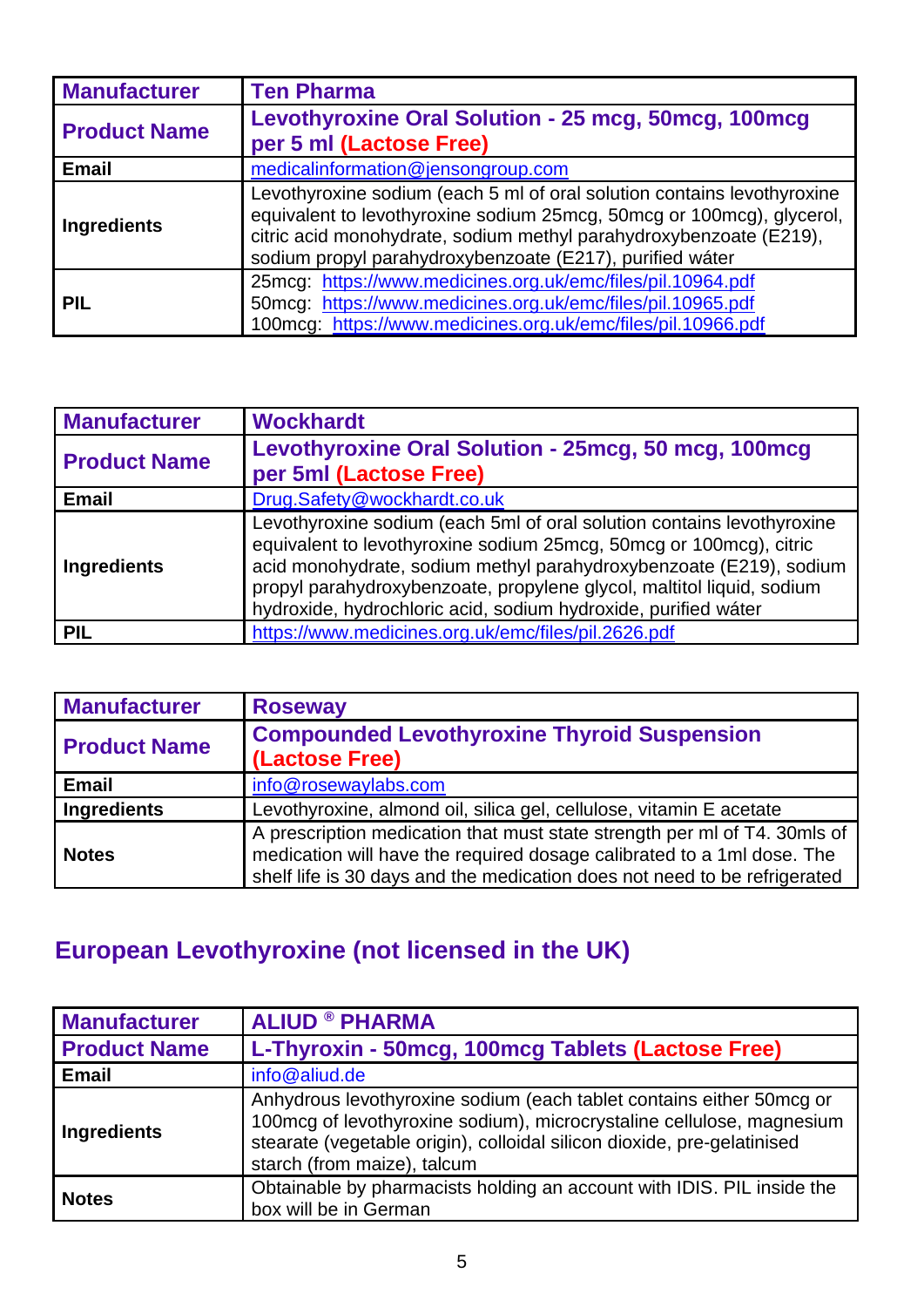| <b>Manufacturer</b> | <b>Henning (Sanofi-Aventis)</b>                                                                                                                                                                         |
|---------------------|---------------------------------------------------------------------------------------------------------------------------------------------------------------------------------------------------------|
| <b>Product Name</b> | L-Thyroxin - various strengths from 25mcg - 200mcg<br><b>Tablets (Lactose Free)</b>                                                                                                                     |
| <b>Email</b>        | medinfo.de@sanofi.com                                                                                                                                                                                   |
| <b>Ingredients</b>  | Levothyroxine sodium, corn starch, pre-gelatinised starch (maize),<br>microcrystalline cellulose, sodium carbonate, sodium thiosulphate (Ph.<br>Eur.), highly dispersed silica, hydrogenated castor oil |
| <b>Notes</b>        | This product is produced by the German branch but the UK company is<br>very helpful (Tel: 01483 505515)                                                                                                 |
| <b>PIL</b>          | https://tinyurl.com/wfpbgz9 (in German)                                                                                                                                                                 |

| <b>Manufacturer</b> | <b>Merck</b>                                                                                                                           |
|---------------------|----------------------------------------------------------------------------------------------------------------------------------------|
| <b>Product Name</b> | Euthyrox - 25 mcg, 50 mcg, 75 mcg, 88 mcg, 100 mcg,<br>112mcg, 125mcg, 137mcg, 150mcg, 175mcg, 200mcg<br><b>Tablets (Lactose Free)</b> |
| <b>Email</b>        | medical.info.nl@merckgroup.com                                                                                                         |
| Ingredients         | Levothyroxine sodium, citric acid anhydrous, corn starch, gelatin,<br>magnesium stearate, mannitol, sodium croscarmellose              |
| <b>PIL</b>          | https://www.drugs.com/pro/euthyrox.html                                                                                                |

### **American Levothyroxine (not licensed in the UK)**

| <b>Manufacturer</b> | <b>Unithroid</b>                                                                                                                                                                                                                                                                                                    |
|---------------------|---------------------------------------------------------------------------------------------------------------------------------------------------------------------------------------------------------------------------------------------------------------------------------------------------------------------|
| <b>Product Name</b> | Levothyroxine - various strengths between 25mcg -<br><b>300mcg Tablets</b>                                                                                                                                                                                                                                          |
| <b>Email</b>        | inquiries@jeromestevens.com Distributor: info@gemini-labs.com                                                                                                                                                                                                                                                       |
| <b>Ingredients</b>  | Levothyroxine sodium, synthetic crystalline L-3,31,5,51 -<br>tetraiodothyronine sodium salt [levothyroxine (T <sub>4</sub> ) sodium], colloidal<br>silicon dioxide, lactose, magnesium stearate, microcrystalline cellulose,<br>corn starch, acacia, sodium starch glycolate (See PIL for colouring<br>information) |
| PIL                 | https://tinyurl.com/ugj4f9y                                                                                                                                                                                                                                                                                         |

| <b>Manufacturer</b> | <b>Synthroid</b>                                                                                                                                                                                                                                         |
|---------------------|----------------------------------------------------------------------------------------------------------------------------------------------------------------------------------------------------------------------------------------------------------|
| <b>Product Name</b> | Levothyroxine - various strengths between 25mcg -<br><b>300mcg Tablets</b>                                                                                                                                                                               |
| <b>Email</b>        | Contact form only on website                                                                                                                                                                                                                             |
| Website             | https://www.synthroid.com/                                                                                                                                                                                                                               |
| <b>Ingredients</b>  | Synthetic crystalline L-3,3',5,5'- tetraiodothyronine sodium salt<br>[levothyroxine (T4) sodium], acacia, confectioner's sugar (contains corn<br>starch), lactose monohydrate, magnesium stearate, povidone, talc (See<br>PIL for colouring information) |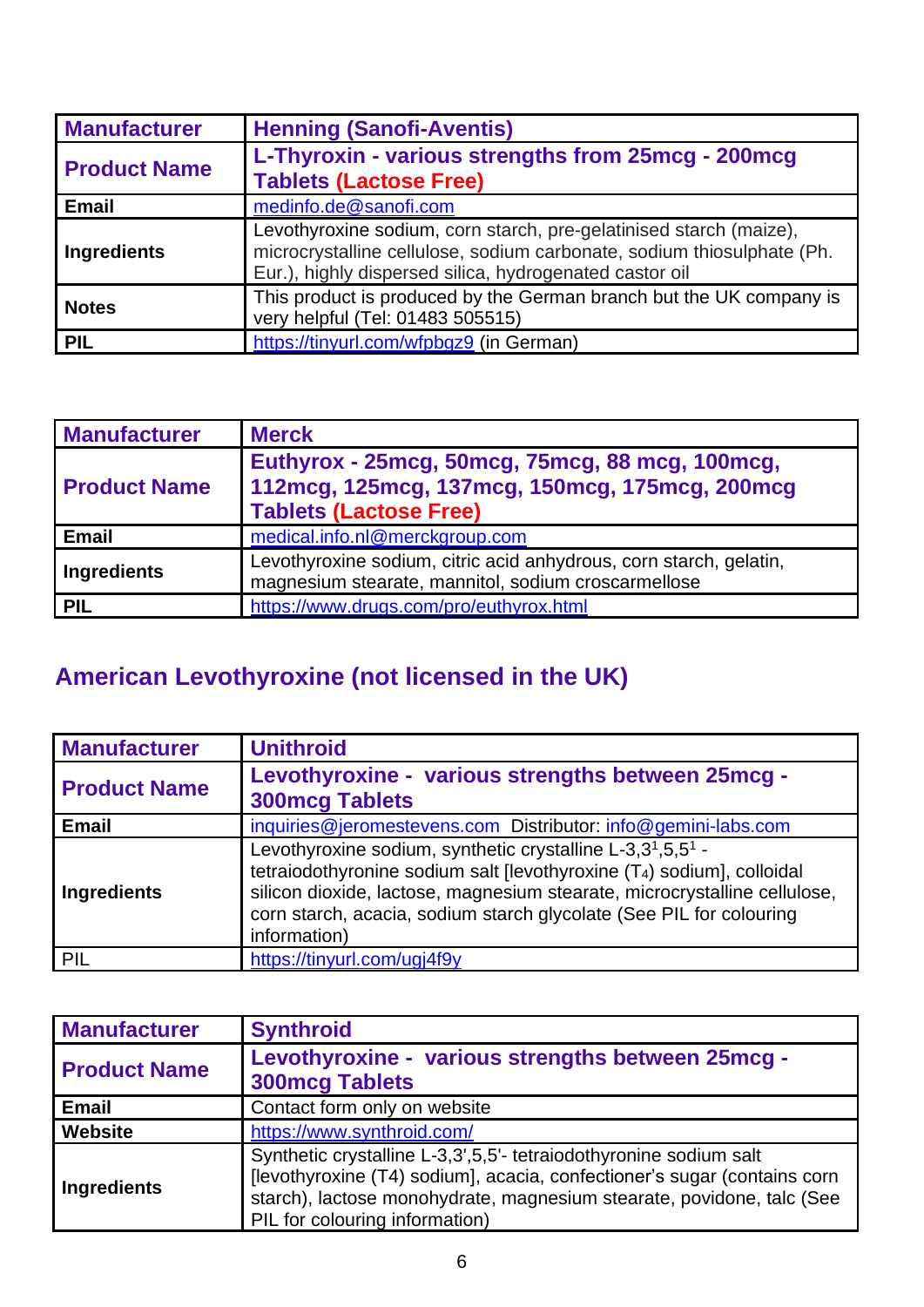| <b>PIL</b> | https://www.rxabbvie.com/pdf/synthroid.pdf |
|------------|--------------------------------------------|
|            |                                            |

| <b>Manufacturer</b> | <b>Tirosint</b>                                                                             |
|---------------------|---------------------------------------------------------------------------------------------|
| <b>Product Name</b> | Levothyroxine - various strengths from 13mcg - 200mcg<br><b>Gel Capsules (Lactose Free)</b> |
| <b>Email</b>        | info@akrimax.com                                                                            |
| <b>Ingredients</b>  | Levothyroxine sodium, gelatin, glycerin, water                                              |
| PIL                 | https://www.tirosint.com/wp-content/uploads/2019/04/Tirosint-Pl.pdf                         |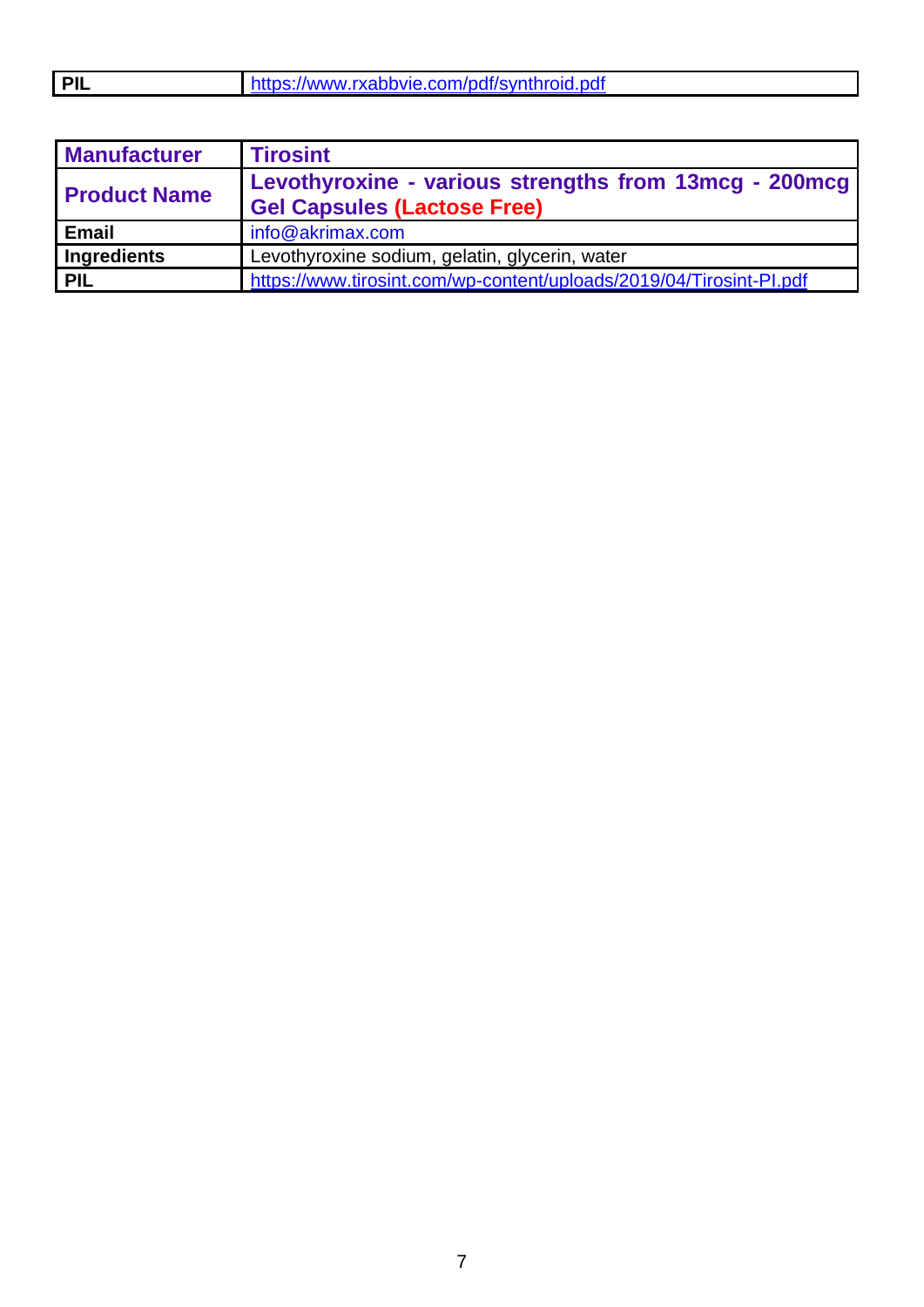| <b>Manufacturer</b> | <b>Viatris</b>                                                                                                                                                                          |
|---------------------|-----------------------------------------------------------------------------------------------------------------------------------------------------------------------------------------|
| <b>Product Name</b> | Levothyroxine - various strengths between 25mcg - 300mcg<br><b>Tablets (Lactose Free)</b>                                                                                               |
| <b>Email</b>        | mguk_customer.services@viatris.com                                                                                                                                                      |
| Ingredients         | Levothyroxine sodium, butylated hydroxyanisole, silicon dioxide,<br>crospovidone, magnesium stearate, mannitol, microcrystalline cellulose,<br>povidone, sodium lauryl sulfate, sucrose |
| <b>PIL</b>          | https://tinyurl.com/ula33fc                                                                                                                                                             |

### **UK T3 (Liothyronine) Replacements**

The half-life of T3 is one to two days, so you would get the maximum benefit of this after two to three days and the duration of effectiveness is up to three days after stopping T3.

| <b>Manufacturer</b> | <b>Advanz</b>                                                                                                                                      |
|---------------------|----------------------------------------------------------------------------------------------------------------------------------------------------|
| <b>Product Name</b> | <b>Liothyronine (Tertroxin) - 20mcg Tablets</b>                                                                                                    |
| <b>Email</b>        | enquiries@advanzpharma.com                                                                                                                         |
| Ingredients         | Liothyronine sodium, lactose, maize starch, acacia powder, sodium<br>chloride, magnesium stearate, industrial methylated spirit, purified<br>water |
| <b>Comments</b>     | This only comes in 20mcg tablets, which generally need to be cut in<br>half or quartered for use with thyroxine                                    |
| <b>PIL</b>          | https://tinyurl.com/374fcb4u                                                                                                                       |

| <b>Manufacturer</b> | <b>Roseway</b>                                                                                                                                                                                                                      |
|---------------------|-------------------------------------------------------------------------------------------------------------------------------------------------------------------------------------------------------------------------------------|
| <b>Product Name</b> | <b>Compounded Liothyronine Thyroid Suspension (Lactose</b><br>Free)                                                                                                                                                                 |
| <b>Email</b>        | info@rosewaylabs.com                                                                                                                                                                                                                |
| <b>Ingredients</b>  | Liothyronine, almond oil, silica gel, cellulose, vitamin E acetate                                                                                                                                                                  |
| <b>Notes</b>        | A prescription medication that must state strength per ml of T3. 30mls<br>of medication will have the required dosage calibrated to a 1ml<br>dose. The shelf life is 30 days and the medication does not need to be<br>refrigerated |

| <b>Manufacturer</b> | <b>Teva</b>                                                                                                                             |
|---------------------|-----------------------------------------------------------------------------------------------------------------------------------------|
| <b>Product Name</b> | Liothyronine - 20mcg Tablets (Lactose Free)                                                                                             |
| <b>Website</b>      | www.tevauk.com                                                                                                                          |
| <b>Email</b>        | medinfo@tevauk.com                                                                                                                      |
| <b>Ingredients</b>  | Liothyronine sodium, microcrystalline cellulose, maize starch,<br>pregelatinised starch, colloidal anhydrous silica, magnesium stearate |
| <b>PIL</b>          | https://tinyurl.com/surua9o                                                                                                             |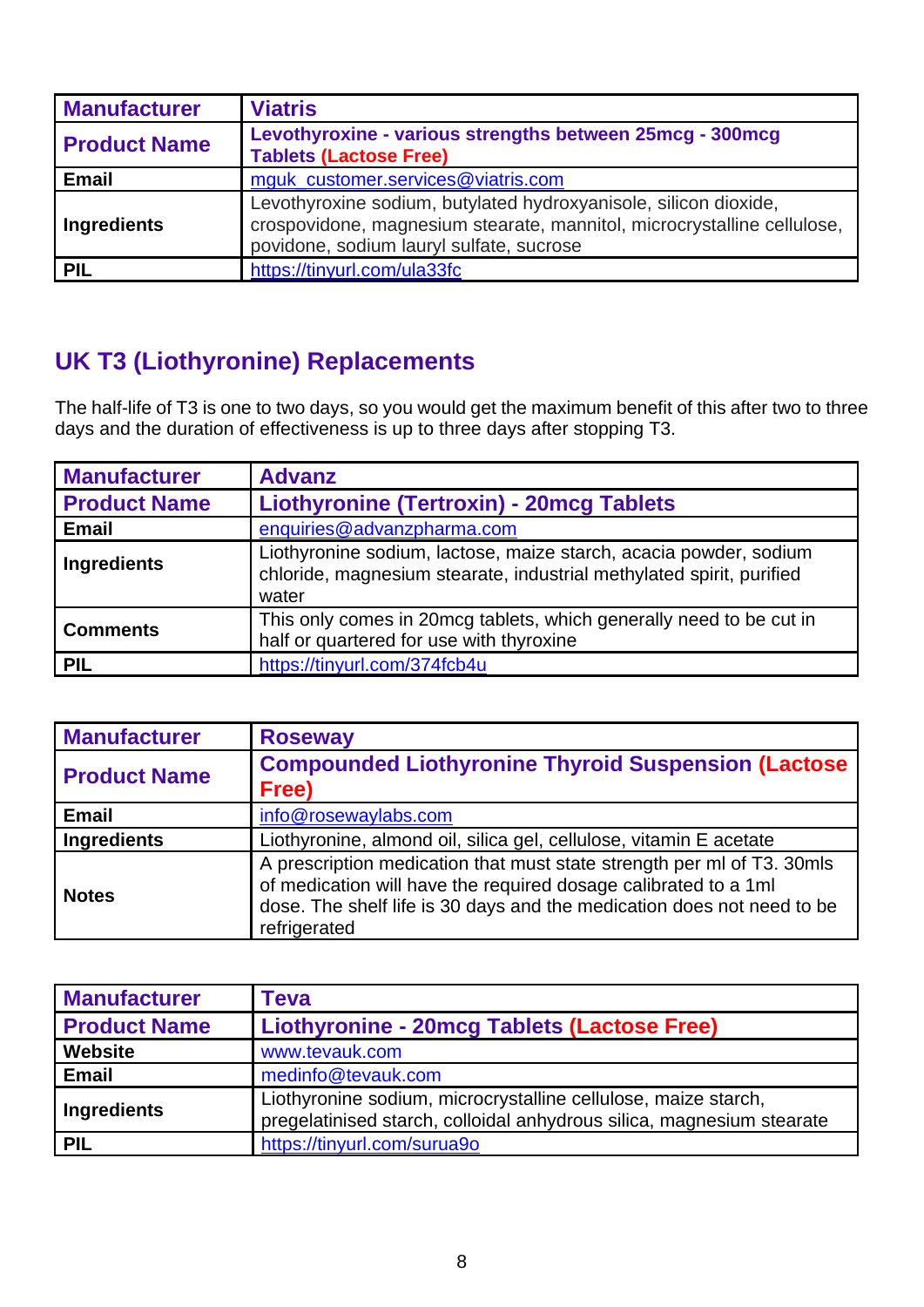| <b>Manufacturer</b> | <b>Morningside</b>                                                                                                                          |
|---------------------|---------------------------------------------------------------------------------------------------------------------------------------------|
| <b>Product Name</b> | Liothyronine (Iraskin) - 5mcg, 10mcg, 20mcg Tablets                                                                                         |
| <b>Email</b>        | medicalenquiry@morningsidehealthcare.com                                                                                                    |
| Ingredients         | Liothyronine sodium, lactose monohydrate, partially pregelatinised<br>maize starch, spray dried acacia, sodium chloride, magnesium stearate |
| PIL                 | https://tinyurl.com/vpczg5j                                                                                                                 |

| <b>Marketing</b><br><b>Authorisation Holder</b> | <b>ROMA Pharmaceuticals Ltd.</b>                                                                                               |
|-------------------------------------------------|--------------------------------------------------------------------------------------------------------------------------------|
| <b>Manufacturer</b>                             | <b>Galenica Pharmaceutical Industry S.A.</b>                                                                                   |
| <b>Product Name</b>                             | Liothyronine - 5mcg, 10mcg, 20mcg Tablets                                                                                      |
| <b>Website</b>                                  | https://www.romapharma.co.uk/                                                                                                  |
| <b>Email</b>                                    | info@romapharma.co.uk                                                                                                          |
| Ingredients                                     | Liothyronine sodium, maize starch, magnesium stearate. capsule<br>shell contains: gelatin, titanium dioxide, yellow iron oxide |
| <b>PIL</b>                                      | https://mhraproducts4853.blob.core.windows.net/docs/2c92fb7d5<br>77818c915aa895a0f34f86f9175bef1                               |

# **European T3 (Liothyronine) Replacements**

| <b>Manufacturer</b> | <b>Hennings (Sanofi-Aventis)</b>                                                                                                                                                                      |
|---------------------|-------------------------------------------------------------------------------------------------------------------------------------------------------------------------------------------------------|
| <b>Product Name</b> | Thybon - 20mcg, 100mcg Tablets (Lactose Free)                                                                                                                                                         |
| <b>Email</b>        | medinfo.de@sanofi.com                                                                                                                                                                                 |
| Ingredients         | Liothyronine hydrochloride, pregelatinised starch (corn), corn starch,<br>microcrystalline cellulose, sodium carbonates, sodium thiosulphate 5<br>H2O (Ph Eur), fumed silica, hydrogenated castor oil |
| <b>PIL</b>          | https://tinyurl.com/u462b8y (in German)                                                                                                                                                               |

| <b>Manufacturer</b> | <b>Receptura</b>                                                              |
|---------------------|-------------------------------------------------------------------------------|
| <b>Product Name</b> | <b>Slow Release T3 (compounded) (Lactose Free)</b>                            |
| Email               | info@receptura.de                                                             |
| Ingredients         | Liothyronine, hydroxypropylmethyl cellulose. Capsule is made of<br>cellulose. |

| <b>Manufacturer</b> | <b>Abdi Ibrahim</b>                                                               |
|---------------------|-----------------------------------------------------------------------------------|
| <b>Product Name</b> | Tiromel - 25 mcg Tablets                                                          |
| <b>Email</b>        | info@abdiibrahim.com.tr                                                           |
| <b>Ingredients</b>  | Liothyronine sodium, lactose, polyvinylpyrrolidone, starch, magnesium<br>stearate |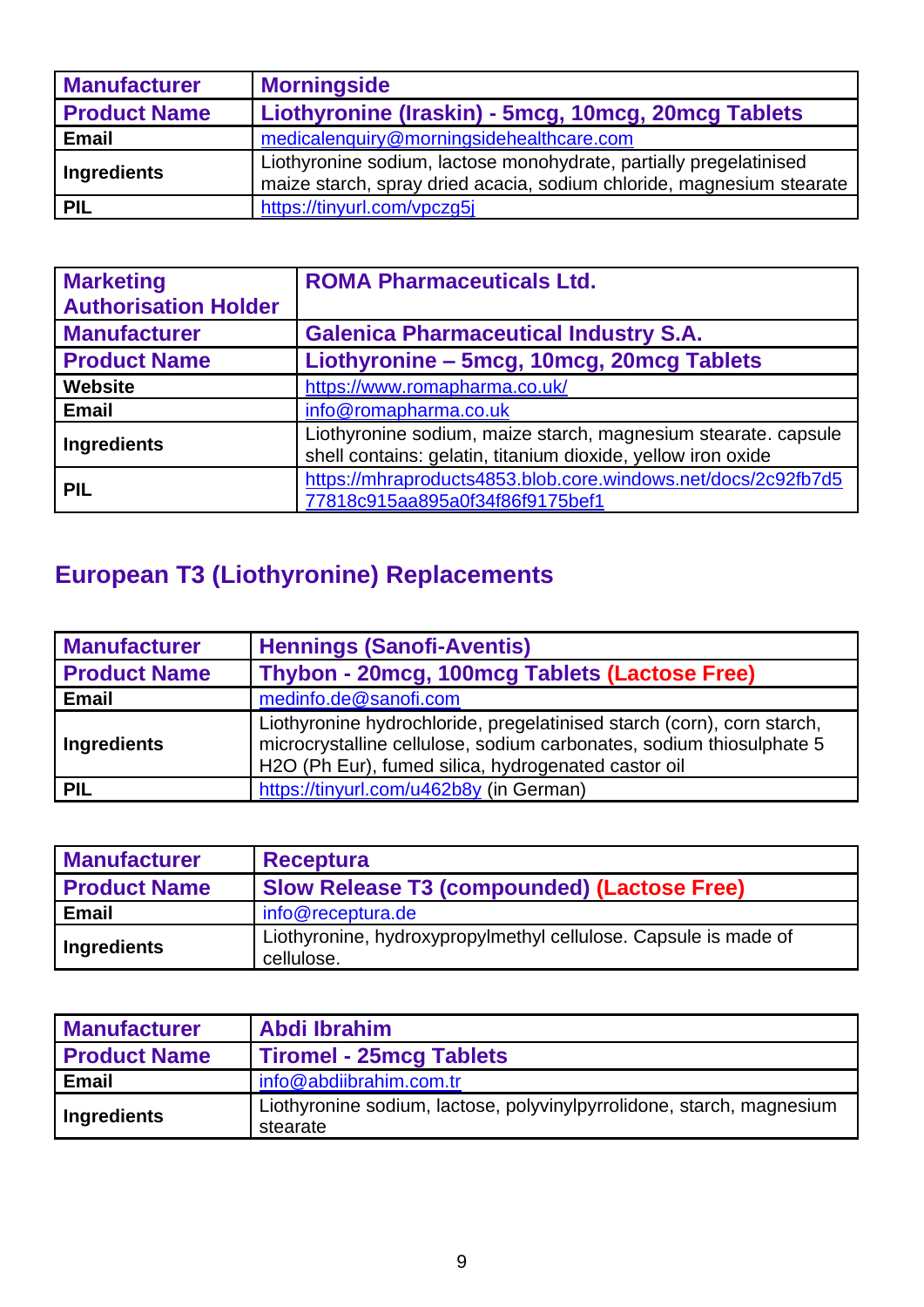#### **American T3 (Liothyronine) Replacements**

| <b>Manufacturer</b> | <b>King Pharmaceuticals</b>                                                                                                                                                                                                                   |
|---------------------|-----------------------------------------------------------------------------------------------------------------------------------------------------------------------------------------------------------------------------------------------|
| <b>Product Name</b> | Cytomel - 5mcg, 25mcg, 50mcg Tablets (Lactose Free)                                                                                                                                                                                           |
| <b>Email</b>        | http://www.pfizer.com/contact/contact_us_support                                                                                                                                                                                              |
| <b>Website</b>      | http://www.pfizer.com/                                                                                                                                                                                                                        |
| <b>Ingredients</b>  | Liothyronine sodium, calcium sulphate, gelatin, corn starch, stearic<br>acid, sucrose, talc                                                                                                                                                   |
| <b>Comments</b>     | Comes in 5mcg tablets, which some people find much easier.<br>Pfizer have taken over King Pharmaceuticals.<br>Note: We have been unable to confirm if King Pharmaceuticals have a<br>TSE certificate which is required for import into the UK |
| <b>PIL</b>          | http://labeling.pfizer.com/ShowLabeling.aspx?id=703                                                                                                                                                                                           |

| <b>Manufacturer</b> | <b>Mayne Pharma</b>                                                                                      |
|---------------------|----------------------------------------------------------------------------------------------------------|
| <b>Product Name</b> | Liothyronine - 5mcg, 25mcg, 50mcg Tablets (Lactose<br>Free)                                              |
| <b>Email</b>        | maynepharma@dlss.com                                                                                     |
| Ingredients         | Liothyronine sodium, calcium sulfate, microcrystalline cellulose,<br>hypromellose, talc, silicon dioxide |
| PIL                 | https://tinyurl.com/wgdtrgp                                                                              |

### **Synthetic Combination Replacements**

Not generally available on the NHS in the UK unless you can persuade your GP to prescribe on a "named patient" basis. These may be available from a private doctor (although they usually prefer the natural thyroid). This product would be a good idea for people who are allergic to pork and therefore who can't take any of the natural thyroid hormones.

| <b>Manufacturer</b> | <b>Roseway</b>                                                                                                                                                                                                                                |
|---------------------|-----------------------------------------------------------------------------------------------------------------------------------------------------------------------------------------------------------------------------------------------|
| <b>Product Name</b> | <b>Compounded Levothyroxine plus Liothyronine Thyroid</b><br><b>Suspension (Lactose Free)</b>                                                                                                                                                 |
| <b>Email</b>        | info@rosewaylabs.com                                                                                                                                                                                                                          |
| <b>Ingredients</b>  | Levothyroxine, liothyronine, almond oil, silica gel, cellulose, vitamin E<br>acetate                                                                                                                                                          |
| <b>Notes</b>        | A prescription medication that must state strength per ml of T4 and/or<br>T3. 30mls of medication will have the required dosage calibrated to a<br>1ml dose. The shelf life is 30 days and the medication does not need to<br>be refrigerated |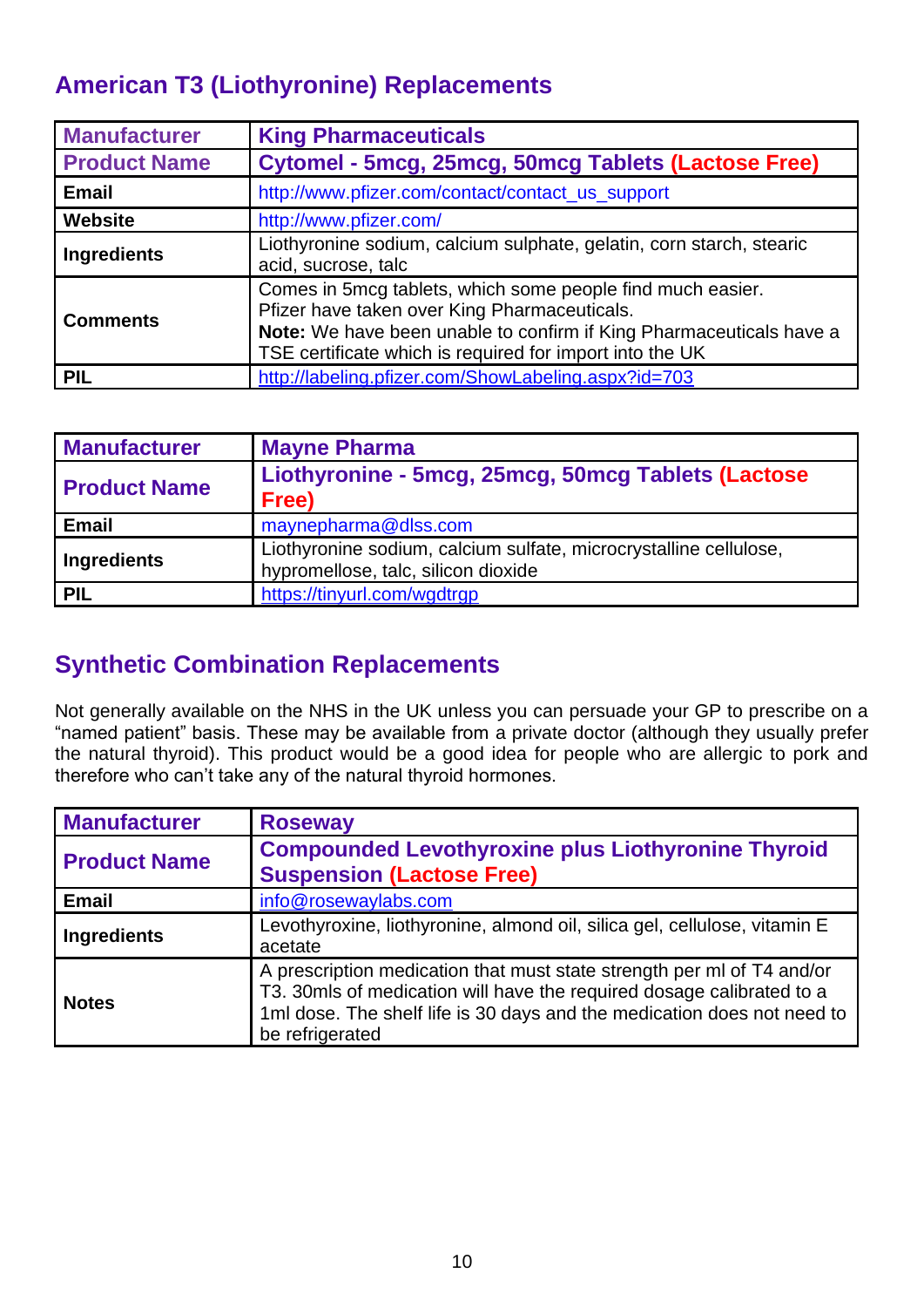### **European Brand (not licensed in the UK)**

| <b>Manufacturer</b>  | <b>Merck Serono GmbH</b>                                                                                                                                                                            |
|----------------------|-----------------------------------------------------------------------------------------------------------------------------------------------------------------------------------------------------|
| <b>Product Name</b>  | Novothyral - 75mcg, 100mcg Tablets                                                                                                                                                                  |
| <b>Email</b>         | medicalpartner@merckserono.de                                                                                                                                                                       |
| <b>Manufacturers</b> | Merck KGaA, Frankfurter Straße 250, 64293 Darmstadt                                                                                                                                                 |
| <b>Ingredients</b>   | Levothyroxine Sodium (T4), Liothyronine Sodium (T3), Lactose<br>Monohydrate, Maize Starch, Gelatin, Croscarmellose Sodium,<br><b>Magnesium Stearate</b>                                             |
| <b>Details</b>       | 1 tablet Novothyral 75mcg contains 75mcg levothyroxine sodium and<br>15mcg liothyronine sodium<br>1 tablet Novothyral 100mcg contains 100mcg levothyroxine sodium and<br>20 mcg liothyronine sodium |
| <b>PIL</b>           | https://tinyurl.com/rlg9vtp                                                                                                                                                                         |

### **Natural Thyroid Hormone Replacements**

| <b>Manufacturer</b> | <b>Allergan</b>                                                                                                                                                                                                      |
|---------------------|----------------------------------------------------------------------------------------------------------------------------------------------------------------------------------------------------------------------|
| <b>Product Name</b> | Armour Thyroid - various strengths from 15mg (1/4 grain)<br>- 300mg (5 grains) Tablets (Lactose Free)                                                                                                                |
| <b>Email</b>        | Not known                                                                                                                                                                                                            |
| <b>Website</b>      | www.allergan.com/products/key-products/product-prescribing                                                                                                                                                           |
| <b>Ingredients</b>  | Thyroid tablets, USP (38 mcg levothyroxine (T4) and 9 mcg liothyronine<br>(T3) per 60mg (1 grain) of thyroid), calcium stearate, dextrose,<br>microcrystalline cellulose, sodium starch glycolate, opadry white      |
| <b>Details</b>      | Armour contains approximately 38mcg T4 and 9mcg T3 plus an X<br>factor (something not yet understood). This means that patients taking<br>Armour Thyroid are automatically getting T3 immediately into the<br>system |
| <b>PIL</b>          | https://www.allergan.com/assets/pdf/armourthyroid_pi                                                                                                                                                                 |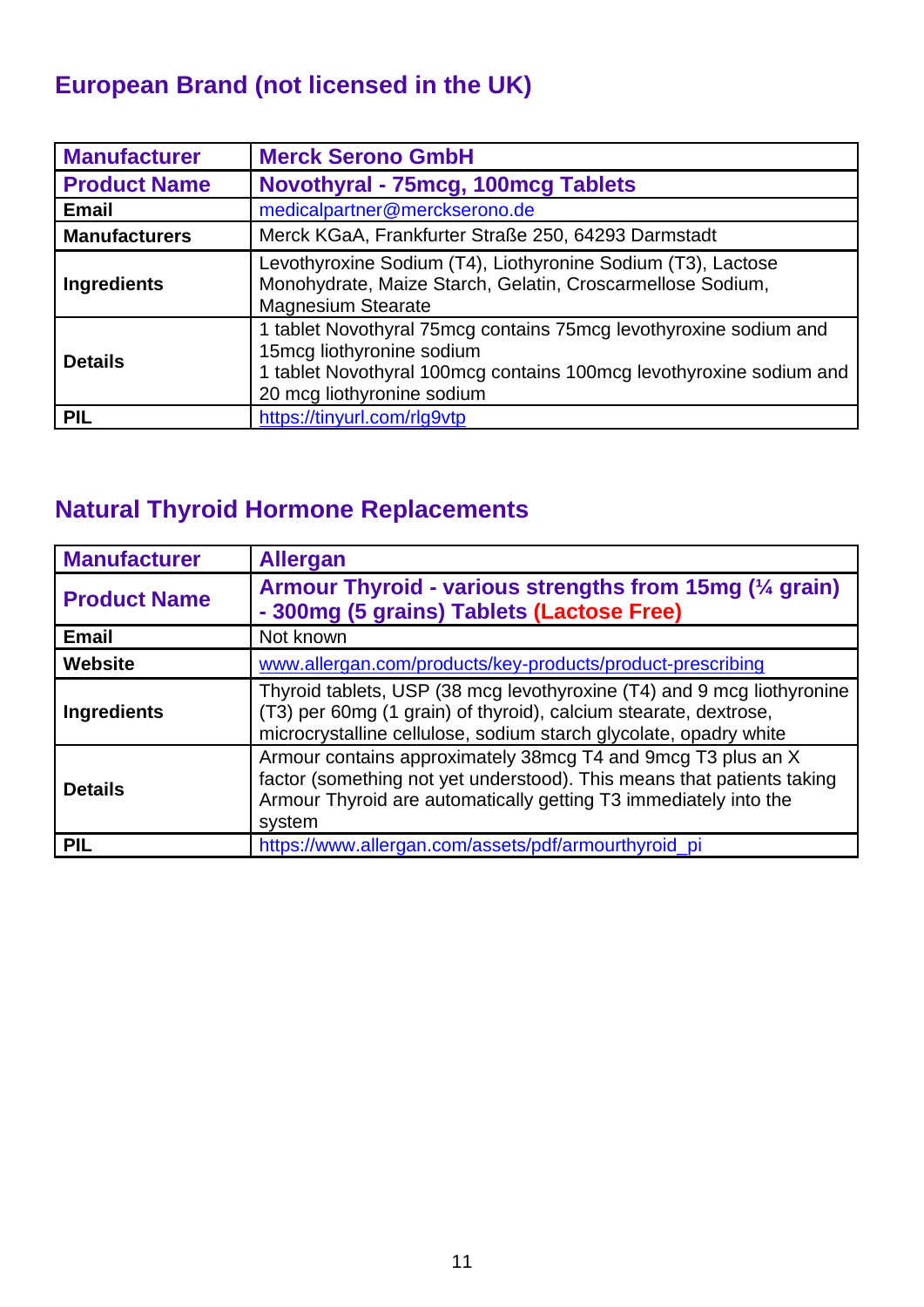| <b>Manufacturer</b> | <b>RLC</b>                                                                                                                                                                                                                                                                                                                                                                                                                        |
|---------------------|-----------------------------------------------------------------------------------------------------------------------------------------------------------------------------------------------------------------------------------------------------------------------------------------------------------------------------------------------------------------------------------------------------------------------------------|
| <b>Product Name</b> | Nature-Throid® - various strengths from 16.25 mg (1/4<br>grain) - 325mg (5 grains) Tablets                                                                                                                                                                                                                                                                                                                                        |
| <b>Email</b>        | http://getrealthyroid.com/get-real-now/contact-us/                                                                                                                                                                                                                                                                                                                                                                                |
| <b>Ingredients</b>  | Thyroid USP, colloidal silicon dioxide, dicalcium phosphate, lactose<br>monohydrate*, magnesium stearate, microcrystalline cellulose,<br>croscarmellose sodium, stearic acid, opadry II 85F19316 clear.<br>* Present in traceable amount as part of Thyroid USP (diluent).                                                                                                                                                        |
| <b>Details</b>      | Nature-Throid® (Thyroid USP) tablets, micro-coated, easy to swallow<br>with a reduced odour, for oral use are natural preparations derived from<br>porcine thyroid glands (T3 liothyronine is approximately four times as<br>potent as T4 levothyroxine on a microgram for microgram basis). They<br>provide 38 mcg levothyroxine (T4) and 9 mcg liothyronine (T3) for each<br>65 mg (1 Grain) of the labelled content of thyroid |
| PIL                 | https://getrealthyroid.com/assets/docs/Nature-Throid-Prescribing-<br>Information.pdf                                                                                                                                                                                                                                                                                                                                              |

| <b>Manufacturer</b> | <b>RLC</b>                                                                                                                                                                                                                                                                                                                                  |
|---------------------|---------------------------------------------------------------------------------------------------------------------------------------------------------------------------------------------------------------------------------------------------------------------------------------------------------------------------------------------|
| <b>Product Name</b> | WP Thyroid - various strengths from 16.25 mg<br>$\frac{1}{4}$ grain) - 130mg (2 grains) Tablets                                                                                                                                                                                                                                             |
| <b>Email</b>        | http://getrealthyroid.com/get-real-now/contact-us/                                                                                                                                                                                                                                                                                          |
| <b>Ingredients</b>  | Thyroid USP, inulin, medium chain triglycerides, lactose monohydrate*<br>*Present in traceable amount as part of Thyroid USP (diluent)                                                                                                                                                                                                      |
| <b>Details</b>      | WP Thyroid tablets are natural preparations derived from porcine thyroid<br>glands. (T3 liothryonine is approximately four times as potent as T4<br>levothyroxine on a microgram for microgram basis.) They provide 38 mcg<br>levothyroxine (T4) and 9 mcg liothyronine (T3) for each 65 mg (1 Grain) of<br>the labelled content of thyroid |
| <b>PIL</b>          | https://getrealthyroid.com/assets/docs/WP-Thyroid-Prescribing-<br>Information.pdf                                                                                                                                                                                                                                                           |

| <b>Manufacturer</b> | <b>Acella</b>                                                                                                                                                                             |
|---------------------|-------------------------------------------------------------------------------------------------------------------------------------------------------------------------------------------|
| <b>Product Name</b> | NP Thyroid - 15mg, 30mg, 60mg, 90mg, 120mg Tablets<br>(Lactose Free)                                                                                                                      |
| <b>Email</b>        | npthyroid@acellapharma.com                                                                                                                                                                |
| Ingredients         | 38 mcg levothyroxine (T4) and 9 mcg liothyronine (T3) per grain of thyroid<br>(or per 60 mg of the labelled amount of thyroid), calcium stearate,<br>dextrose (agglomerated), mineral oil |
| <b>PIL</b>          | https://www.acellapharma.com/wp-content/uploads/2019/08/NP-Thyroid-<br>flat-PI-7-22-19A-FPO.pdf                                                                                           |

| <b>Manufacturer</b> | <b>ERFA (ECI2012)</b>                |
|---------------------|--------------------------------------|
| <b>Product Name</b> | THYROID® - 30mg, 60mg, 125mg Tablets |
| Email               | General Questions: info@ECI2012.net  |